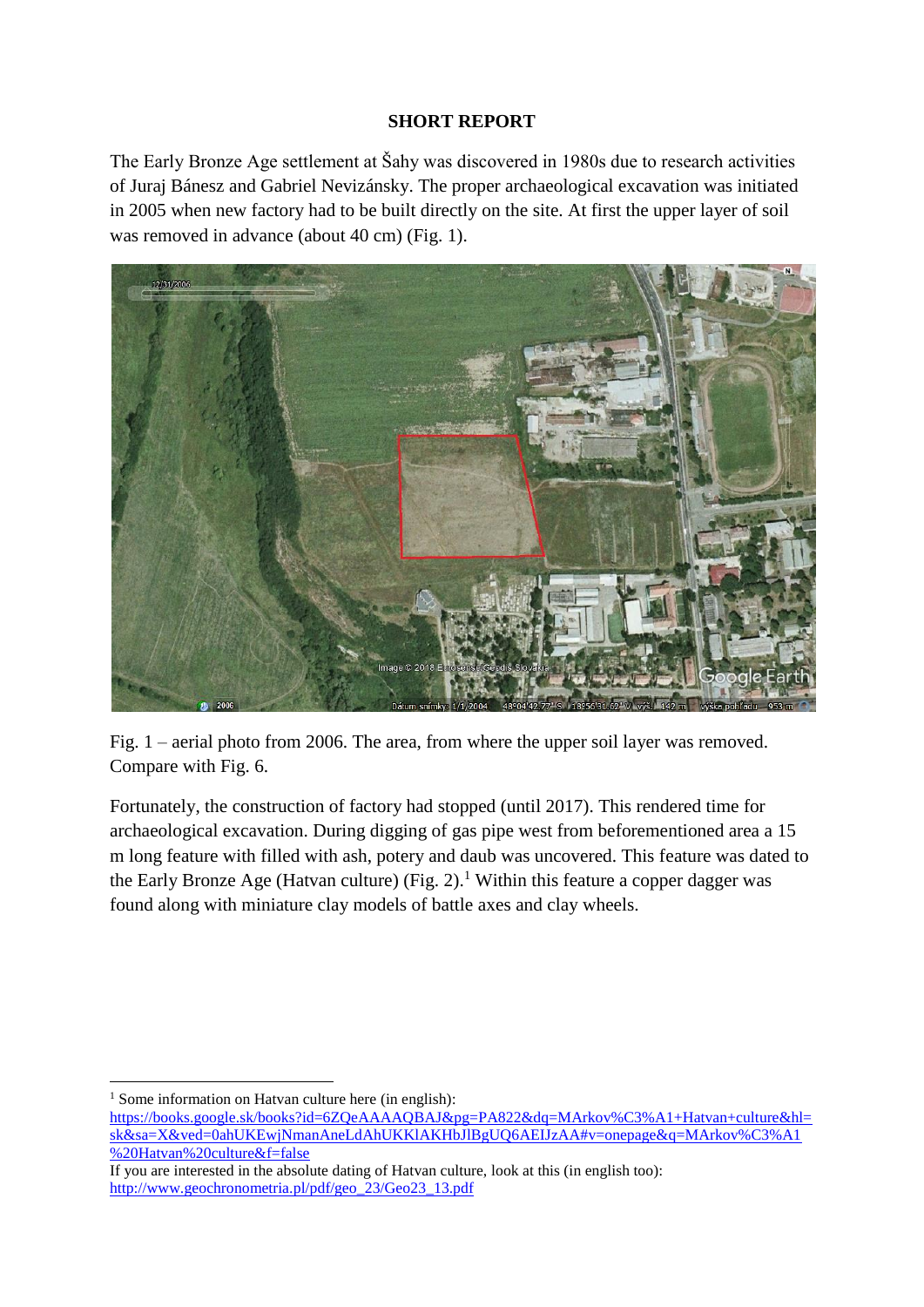

Fig. 2 – aerial photo from 2009. Feature uncovered during the digging of gas pipe. Area for futere factory clearly visible.

In 2011 and 2018 a geophysical survey took place on the site.<sup>2</sup> Thanks to this survey two parallel ditches encircling the top of the hill were found. Interesting was, that in the outer ditch an interruption or "gate" was clearly visible (Fig. 3).

**.** 

<sup>&</sup>lt;sup>2</sup> See the report from 2011: [https://www.grampusheritage.co.uk/wp-content/uploads/2015/04/Green-Village-](https://www.grampusheritage.co.uk/wp-content/uploads/2015/04/Green-Village-Sahy-Geophysics-Report.pdf)[Sahy-Geophysics-Report.pdf](https://www.grampusheritage.co.uk/wp-content/uploads/2015/04/Green-Village-Sahy-Geophysics-Report.pdf)

Geophysical survey report from 2018 you can find attached in your mail.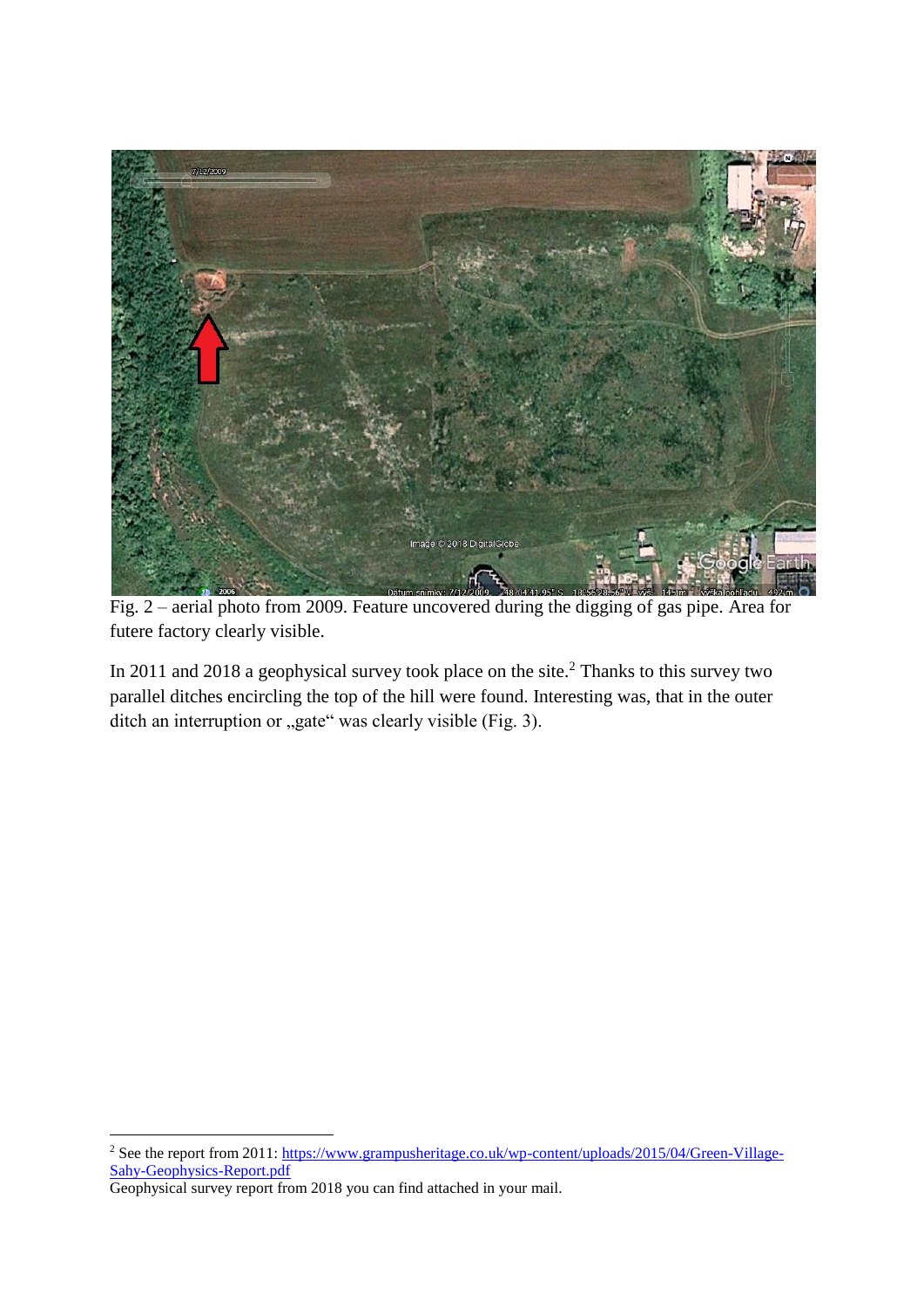

Fig. 3 – yellow lines represent the trenches, red line represents the gas pipe. In 2018 we were digging in the longest trench, which in its northern part cuts both ditches.

In 2015 we focused on the excavation of "the entrace space" with "gate". On the inner edge of the inner ("smaller") ditch we found a palisade in form of the row of post holes. The rest of the former rampart was represented by stones fallen inside the ditch. We cut also both ditches. Both of them were filled with potery, bones and daub, which allowed to fix them chronologicaly. The inner ditch was dated to the Late Neolithic ("Chalcolitic") Baden culture<sup>3</sup>, the outer ("bigger") ditch was younger – it was dug out at the times of Hatvan culture.

In 2016 we focused on the feature excavated in 2005 (see Fig. 2). Our aim was to found the southern edge of the feature. We succeeded, but because of the great depth we couldn´t finish our work up to the bottom of this feature (so was done in 2018). We found here a collection of clay animal figurines, which were intentionaly (?) destroyed. Another important find from this feature was a copper dagger (untill now we have 2 daggers from this feature – one of the was exhibited at the museum in Šahy).

In 2017 we were excavating within the enclosed area at the top of the hill (we were digging there also in 2018). In 2 parallel trenches we found 5 features – pits. All of them belonged to the Hatvan culture. A military foxhole with a hand granade was found here too. In this year a part of the nearby Hatvan culture cemetery was uncovered in the course of erecting the factory (at the area highlighted with red line – see Fig. 1). About 20 urn-graves with copper artefacts were found (unfotunately this excavation was led by private archaeological company, so we don´t have access to the excavation report).

In 2018 we tried to completely excavated the foxhole, but, unfortunately, we didn´t. Although we found a lot (more than 200 pieces) of cartridges from rifles from the 2. World War. We

**.** 

<sup>&</sup>lt;sup>3</sup> Short information on Baden culture here (in english):

https://books.google.sk/books?id=XneTstDbcC0C&pg=PA51&dq=Baden+culture&hl=sk&sa=X&ved=0ahUKE wizudbzqeLdAhWBbVAKHWmaAHoQ6AEIMTAB#v=onepage&q=Baden%20culture&f=false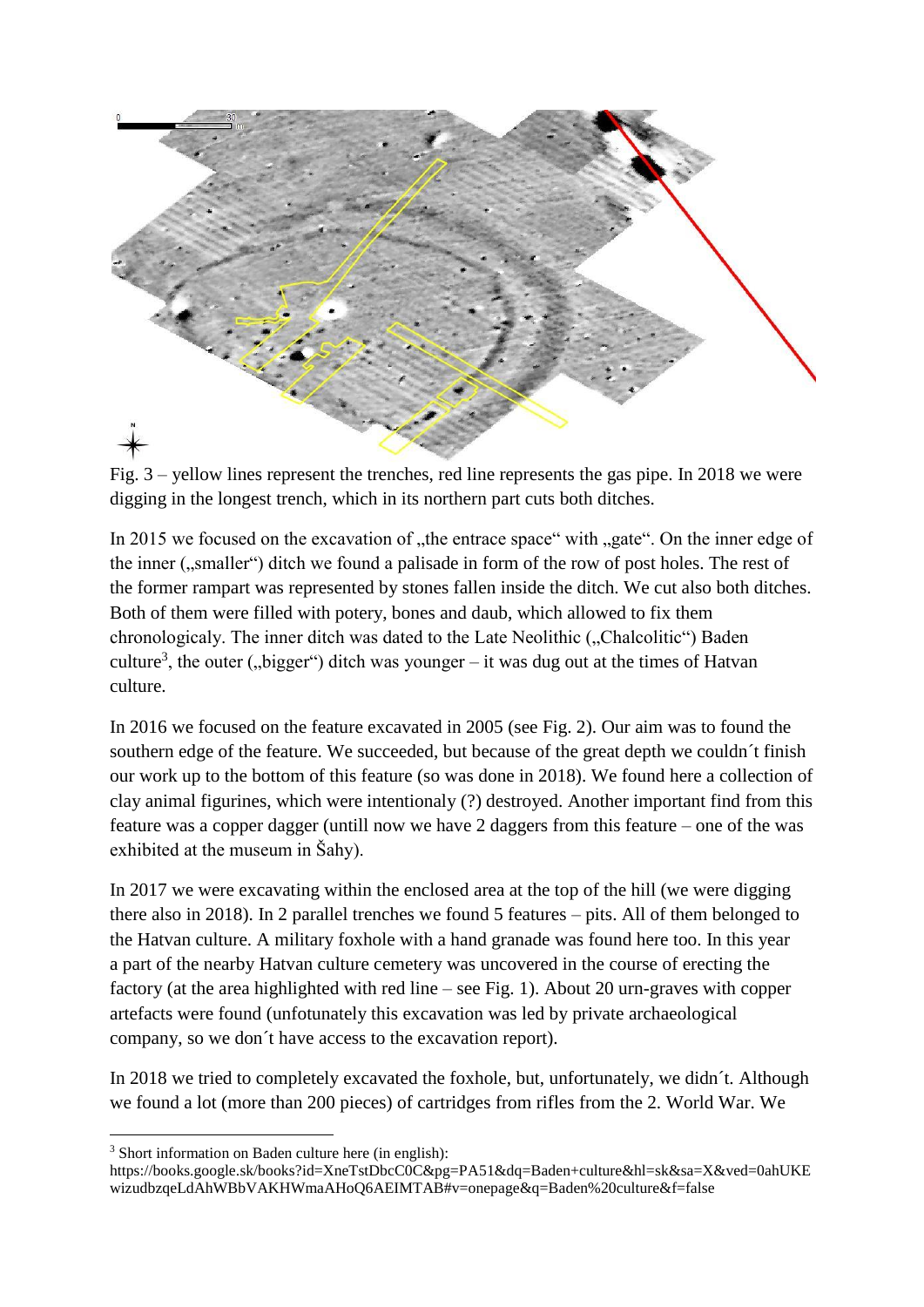also cut both ditches (you dug there too). In the upmost layer of the inner one ("older" and "smaller" ditch – Baden culture) you found the pottery (Fig. 4) of Kosihy-Čaka-Makó Culture (the end of Late Neolithic, the beginning of Early Bronze Age)<sup>4</sup>, which means, that this ditch had to be seen at the times, when new ditch was dug out – therefore are both ditches parallel. The width of the inner dith was 3 m (depth 1,8 m), the width of the outer was 11 m (depth 3,4 m). Unique tools and another artefacts came from the outer ditch (antler axe (?), fragment of needle).

In the same year we were digging in the hinterland of the settlement. We could await lots of storage pits (?), which were visible on the geomagnetic survey plan from 2018. Indeed, we found 4 features full of pottery, which could be assigned to the Baden culture (Fig. 5). Among them were found some sherds of neolithic Linear Pottery Culture – for the first time in the territory of Šahy.



Fig. 4 – special pottery of Kosihy-Makó-Čaka Culture. This type of vessel – footed bowl is very rare.

<sup>1</sup> <sup>4</sup> Something about Kosihy-Makó-Čaka Culture in Hungary and Slovakia here (also in english; for footed bowls see pages 308-319):

[https://www.academia.edu/2523227/The\\_Beginnings\\_of\\_the\\_Bronze\\_Age\\_in\\_the\\_Carpathian\\_Basin.\\_The\\_Mak](https://www.academia.edu/2523227/The_Beginnings_of_the_Bronze_Age_in_the_Carpathian_Basin._The_Makó_Kosihy_Čaka_and_the_Somogyvár_Vinkovci_cultures_in_Hungary._Varia_Archaeologica_Hungarica_23_Budapest_2009) [ó\\_Kosihy\\_Čaka\\_and\\_the\\_Somogyvár\\_Vinkovci\\_cultures\\_in\\_Hungary.\\_Varia\\_Archaeologica\\_Hungarica\\_23\\_B](https://www.academia.edu/2523227/The_Beginnings_of_the_Bronze_Age_in_the_Carpathian_Basin._The_Makó_Kosihy_Čaka_and_the_Somogyvár_Vinkovci_cultures_in_Hungary._Varia_Archaeologica_Hungarica_23_Budapest_2009) [udapest\\_2009](https://www.academia.edu/2523227/The_Beginnings_of_the_Bronze_Age_in_the_Carpathian_Basin._The_Makó_Kosihy_Čaka_and_the_Somogyvár_Vinkovci_cultures_in_Hungary._Varia_Archaeologica_Hungarica_23_Budapest_2009)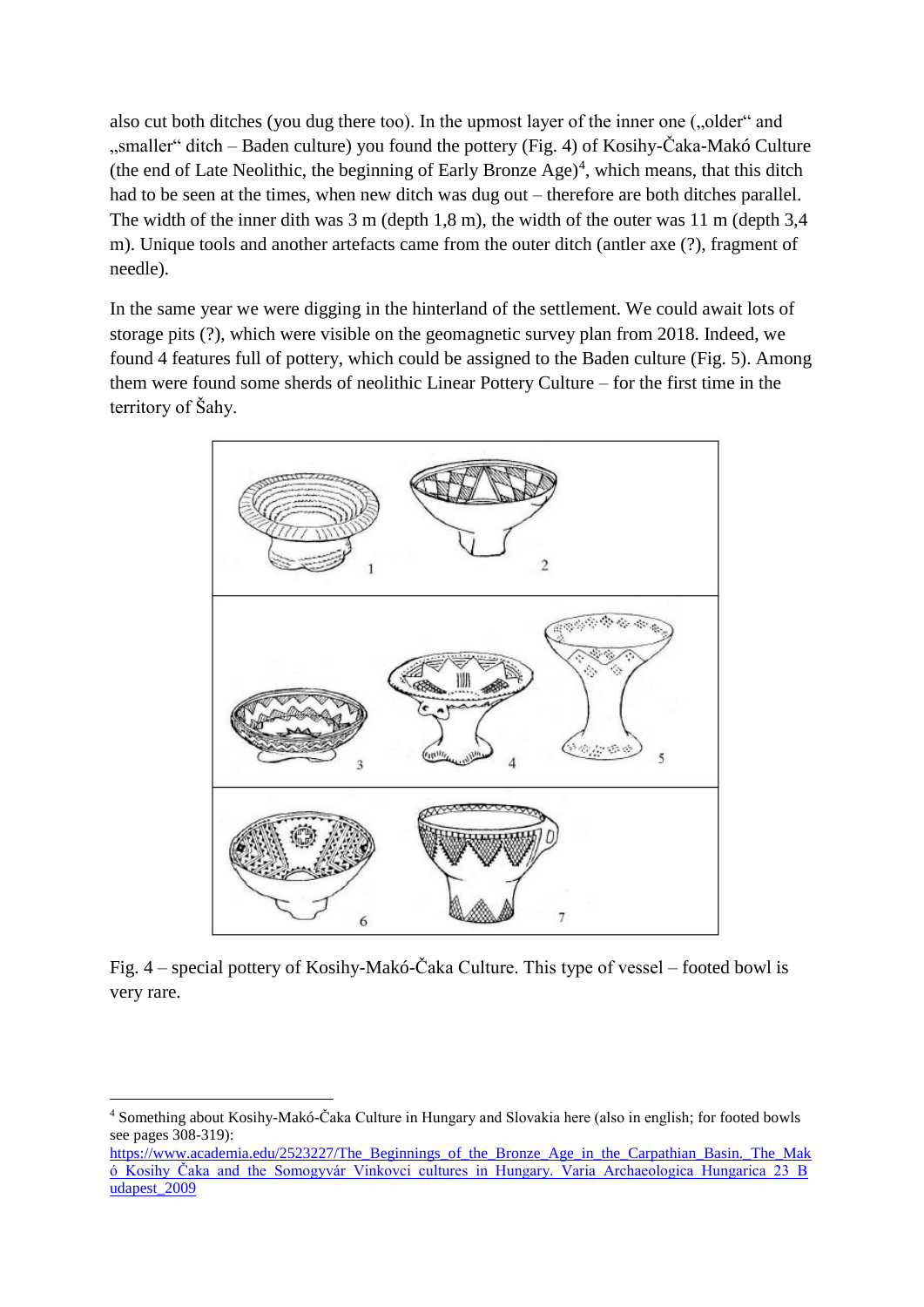

Fig. 5 – GPS points making the borders of 3 features (+ half of one feature at the northern part of the trench) in the hinterland of the settlement. Yellow line – thench border. For overall view see Fig. 7.



Fig. 6 – Aerial photo from october 2017. Trenches at the top of hill are clearly visible. On the area, from which the upper soil layer was taken of, the factory was erected in 2017.